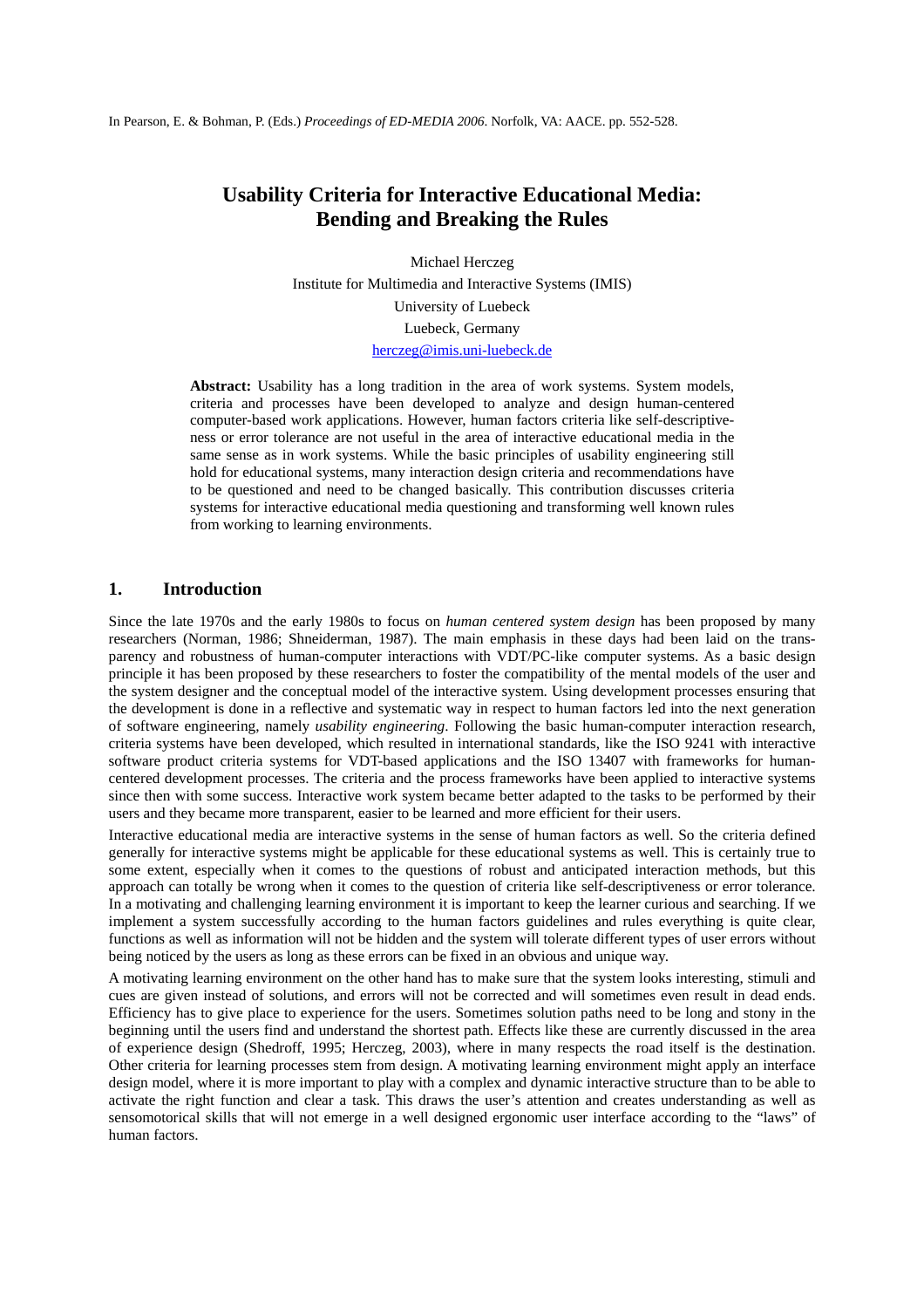## **2. Criteria Systems for Interactive Educational Media**

What can be applicable criteria sets for interactive educational media? While there is still neither a standard nor a list of generally accepted recommendation there are at least valuable observations that can serve as prototypes for criteria to set up a motivating and effective, not necessarily efficient learning environment. Efficiency in the sense of work systems is not a meaningful term in educational systems since learning processes need to take their time and cannot be measured in effort per unit learned or by similar constructs.

### **2.1 Ergonomic Criteria**

It would be the wrong approach for the development of educational media to ignore all usability criteria resulting from many years of human factors especially in software ergonomics since this would just result in an even larger chaos of unusable or frustrating systems than we have already. So it is more a question which of the rules shall be bent or broken in certain situations in a meaningful way to create a well defined challenge for the users of the learning system. The following examples shall provide basic ideas what bending and breaking the rules might be. To illustrate this approach the five first well known dialogue criteria of ISO 9241 Part 10 (Dialogue Principles) are used as examples.

## **Suitability for the Task**

While software ergonomics teaches that interaction methods have to be appropriate for the task to be fulfilled, it might be necessary to use less efficient interaction methods to gain a better understanding what is going on in the problem domain. This is for example the case with well known direct manipulation interfaces (Shneiderman, 1983/2005; Herczeg, 2005/2006), where the user has to select single or a few screen objects to manipulate them. The more efficient alternative of having an appropriate command interface that allows manipulating an arbitrary number of objects by a command language and scripts would prevent the users from understanding which single steps are necessary and how they have to be sequenced and timed correctly. This is one important reason why occasional users of an application system need direct manipulation interfaces in the first place to learn a system, its objects and the functions to manipulate them.

### **Self-Descriptiveness**

In well designed human-computer systems a user will always understand how an interaction method will work and what will happen through the interaction. In a learning situation is might not even be obvious that there is an interaction element available. It might just be invisible and only be detected by approaching or hovering over some screen area. This method has been widely and successfully used in computer games, where the player has to explore an environment searching for activities that can be done.

We used this method of exploring possibilities for interaction in a learning environment for medical computer science (Herczeg et al., 2004). Animations of physiological and medical mechanisms had to be explored. Flash interfaces have been programmed to activate certain areas of the animation while approaching certain screen areas with the mouse cursor. It could be observed that users worked and learned intensively with the animations to find out everything that could be done with them.

#### **Controllability**

Controllability means that the user is always able to manage an interaction by having full control over the interactive system. This rule needs to broken in many situations in learning systems. To demonstrate how something has to be used it might be necessary to instruct the user by a short tutorial, where the control of the user interface will be for several seconds completely with the computer system. To enable the user to stop the system presenting a short procedure will prevent users from experiencing the whole and correct sequence of activities. It is like interrupting a teacher at an arbitrary moment during some teaching discourse. It is of course an important question how long the control shall be with the system, but to be able interrupt even very short presentations will be of no value at all, even not for those who activated a sequence by mistake.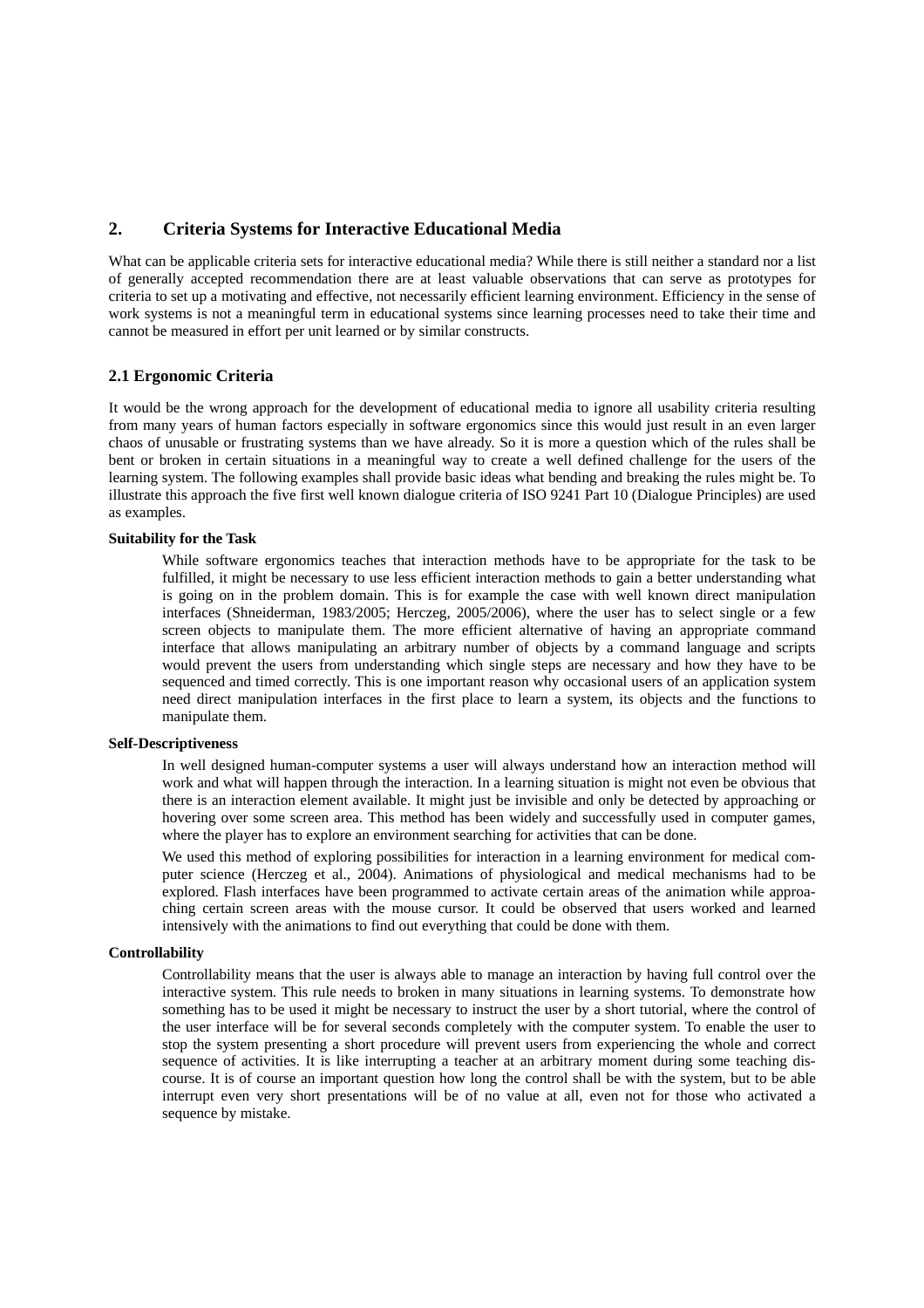#### **Conformity with User Expectations**

According to ergonomic standards a user shall not be surprised by the system's behavior. If the system did something in a certain way yesterday, it shall do it in the same way today. This will be quite boring in a learning environment. If a teacher would answer or react to some student's questions or behavior always in the same way, the learner's problems and misconceptions could in many cases not be detected and solved. In learning situations the learners need multiple stimuli and system reactions to get a concise and multiperspective understanding of the situation at hand. A learner expects a dynamic, changing environment that creates new challenges over time.

#### **Error Tolerance**

It can be very comfortable to automatically correct user errors. Let's take the example of a word processor which is able to correct misspelled words. This is helpful for users who have for example to write large volumes of technical documentations within a short period. In a case like this it is very helpful to provide automatic spelling or even syntax correction as long as the correction is unique within the domain. A school child being taught to use a word processor is still learning to write. Automatic corrections would prevent from learning the correct spelling. In other cases automatic correction and completion leads to an insufficient understanding of activities and of the properties of work objects. Therefore an educational system should not be very tolerant to learners when you expect them to acquire in the first place a deep understanding of a problem domain.

There are many more examples where ergonomic rules stemming from work systems have to be bent or broken and systems have to be designed less transparent and less comfortable in learning applications. In many cases it is the effort and the work load which triggers and creates the relevant learning effects.

### **2.2 Design Criteria**

In the early days of usability engineering experts believed that there will be rules and methods to derive a user interface more or less automatically out of a description or specification. This worked in some way for VDT-based systems like simple menu- and form-based business applications where mainly data management had to be done. The method of automatic generation of user interfaces did not work with more complex form-based dialogues since the forms turned out to look just ugly. Questions like this were not answered properly until the field of interaction design emerged (Cooper & Reimann, 2003; Herczeg, 2005). Interaction design means to craft user interfaces with the full mental and sometimes even physical power of a creative person who understands users, their tasks, preferences and sometimes even emotions and cultural background. As a result the world of ergonomics changed quite a bit. It was not only accepted that there will be creative and experienced people around, called interaction designers, when complex user interfaces had to be build. It was much more than that, since these designers were capable and willing to bend and break the existing rules for user interface design. This resulted in user interfaces as we have them today on gadgets like MP3-players, electronically controlled bodybuilding machines or web-based and often animated business applications like e-commerce systems.

#### **Aesthetics**

One important lesson learned has been that there is more about user interfaces than structure, content and consistency. It is about something that can be collectively called aesthetics, meaning that the human perceptual system is not only seeking for the problem solution but as well for interesting perceptual complexities and patterns which are more bound to the culture and emotions of their users than to their physiology or cognitive structures. The human mind likes to experience anti-conformity within a set of well ordered elements and sometimes it even likes chaotic structures. These methods have not found their way to much of the interactive educational media until now, since the developers are in most cases not able to design in meaningful, attractive and effective way by bending and breaking the rules. They seek their fortune in applying style guides with the goal of 100% conformity without noticing, that one of the chances of conformity is to break it to create attention and experience, which are two of the most important prerequisites for learning processes.

#### **Experience**

The field of experience design (Shedroff, 1995; Herczeg, 2003) tries to go a step further than just bending and breaking the rules in respect to aesthetics. It tries to engage the users into an environment, let them explore it and be part of it. It is about gathering and fostering knowledge by takings risks and going for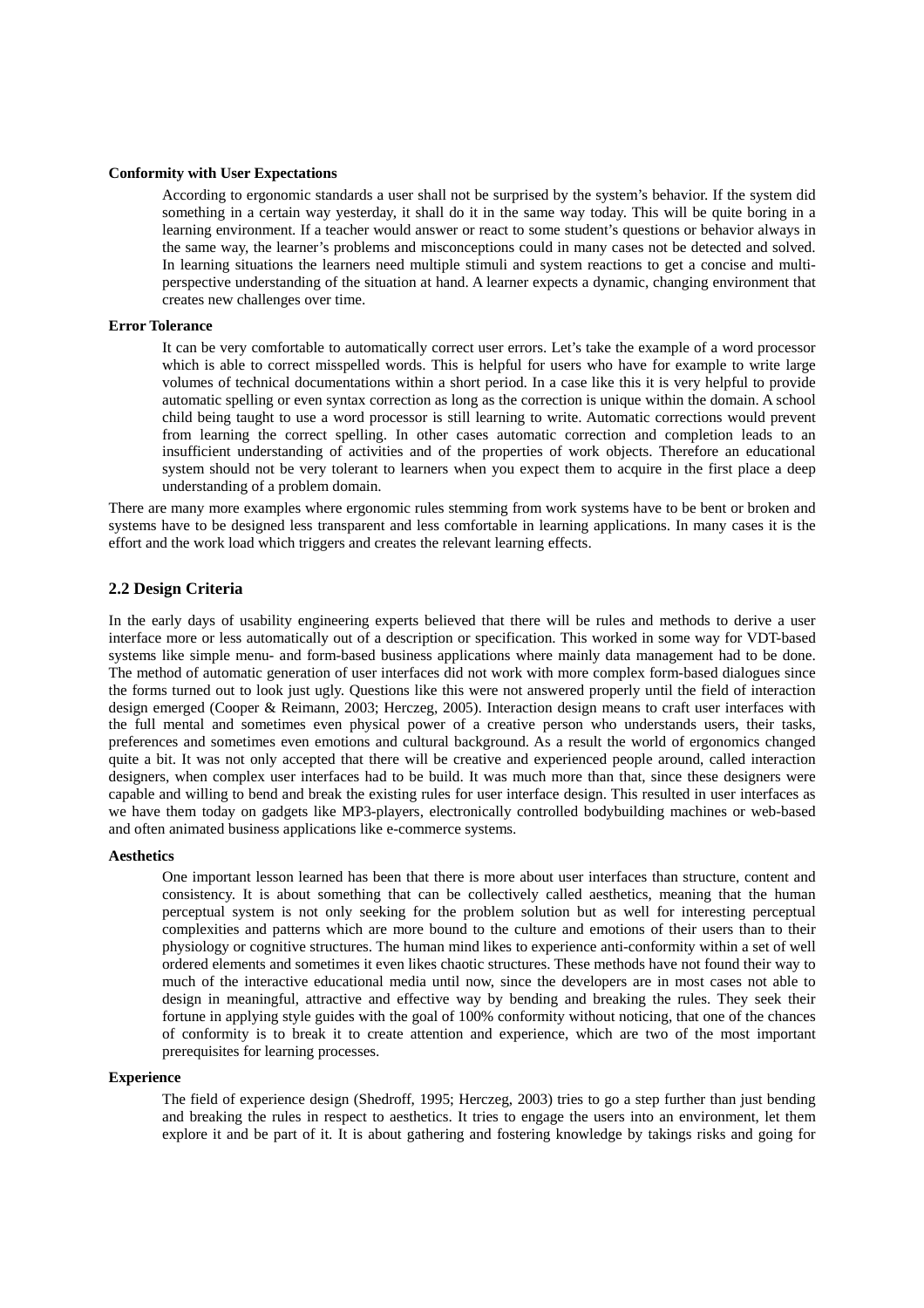endeavors in physical as well as in digital environments. For e-commerce systems some reasons to use this method of experience design have been described the new field of attention economy, i.e. being aesthetic and different and, as a result, catching and binding customers. For e-learning systems it might mean to draw the attention to a certain display area in space and time, getting high levels of attention and creating a learning effect by guiding the users through a well-defined sequence of activities and states.

#### **Complexity**

A basis principle of design is to cope with complexity by reducing or minimizing it. This might be a good strategy for work systems and the like. In the case of educational and entertainment systems complexity needs to reach a certain level to provide a challenging situation. It might even be motivating to increase complexity artificially to provide a system where the learners receive sufficient stimuli to be motivated to conquer the complexity of the problem at hand. We know since many decades with technical gadgets and software systems which have been used because they had been conquered and mastered in some way by their users. So even objectively badly designed systems found their way to large and serious communities.

## **2.3 Pedagogical Criteria**

Where is the pedagogy left in these observations about designing the user interface of educational media? So far it seems to be just a question of using rules for interfacing and bending or breaking them at the right time and at the right place. Exactly this is where pedagogy comes in. Ergonomics and design are able to catch, bind and lead the users through a learning content by using narrative didactic structures (Schön, Hoffmann & Herczeg, 2003). Pedagogy must provide the content and activity structure in respect to the educational goals and purposes. This is not the place to repeat the learning methods developed through the many decades but it might be the place to discuss what is special for future interactive educational media.

#### **Knowledge Modules**

The far most applied methods of teaching in interactive media is providing *knowledge modules* (often called *learning objects*) by putting learning contents in form of mostly text and graphics into a web site. This is usually meant when people are talking about *web-based learning (WBT)*. Knowledge modules in their purest form are boring since they are basically lacking the experience of flow (Csikszentmihalyi, 1990). Users do not want do learn isolated knowledge modules and concatenate them by themselves. They want and need to learn in contexts and problem solving situations. So while from a technological point of view a learning space with well structured knowledge modules is an interesting concepts, from user's point of view situated and experience-based sequences of learning steps is more effective, even if the abstraction of what has been learned has to be taught or discovered by the users when needed.

#### **Simulations**

An often repeated demand in the view of pedagogues and instruction designers is providing *simulation environments* to teach dynamic systems. To simulate dynamic behavior is generally viewed as an important teaching method and often developers spent factors of 100 in effort to produce a simulation instead of writing down some formulas or descriptions. Despite this fact and the question how far the human mind is capable to simulate mentally many pedagogues just repeat the unproven and economically questionable rule to provide interactive simulations. While it is important to provide a flight simulator for pilots since the formulas describing the dynamic behavior of an airplane are far to complex for the human mind, it is questionable whether it is useful to build a simulator to teach the basic laws of mechanics. It might be better to climb a chair and drop a feather and a piece of metal in evacuated glass cylinder to see, feel and believe Newton's laws of gravity.

#### **Tangible Media and Mixed Reality**

Despite the fact that simulators might be a good or bad decision to spend the production money for, it has to be noticed that interactive media have a potential that goes far beyond this. Their major value is that they can be used as an *interface to the physical world*. This implies that computer-based interactive media are capable to affect body and cognition at the same time. We used this method in teaching children through all ages and school curricula enabling them to build interactive media by themselves to deal with very different fields like arts, mathematics, geography or history. They build environments in the sense of tangible media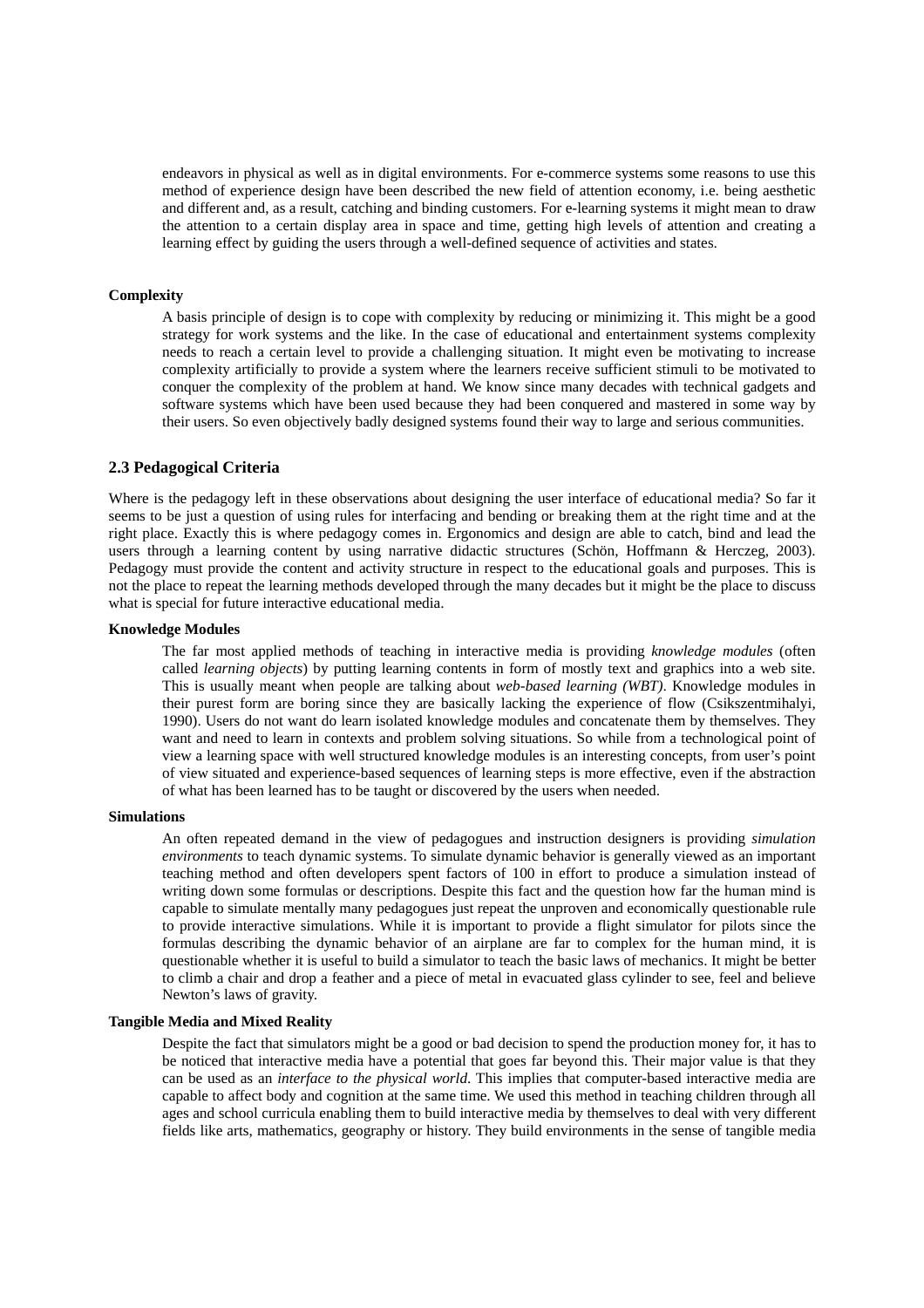(Ishii & Ullmer, 1997) and mixed reality systems (Milgram & Kishino, 1994; Winkler et al., 2002/ 2004/2005; Reimann et al., 2003) as well as a mobile applications (Winkler & Herczeg, 2005) enabling them to leave the school for learning. In this sense learning is brought back to the place where it should take place. Biology is done in nature and history at historic places and museums in town. Learning again is an experience-based activity where body and mind are stimulated and incorporated. So the rule, meanwhile we can even call it an ideology, of putting and mapping everything to cyberspace, has to be questioned basically. According to our findings which correspond to many media theories it will be much more effective, efficient and satisfying to enrich the physical world with digital attributes and artifacts instead of replacing it.

Media pedagogy started with a sensible understanding of the importance of the concrete physical world and the importance of abstractions like the world of mathematics and computation (Papert, 1980). In many current developments the only goal seems to be to get rid of the rich physical world and replace it by flat and boring digital media. So we need different criteria sets for media pedagogy like those emerging slowly with Tangible Media and Mixed Reality which make use of the high potentials in both world and tying them together. It is necessary to overcome the misconception that there is something before and something behind the screen. Actually the screen is not the divide between the physical and the digital world. The VDT or PC of the general form is just an accident which prevents us from rethinking the world of education with the help of interactive digital media which are tightly connected to our bodies, minds, and environments.

## **3. Conclusions**

Building successful interactive learning systems cannot be done by just following the rules of human factors and by mapping everything to the digital domain. To catch the learner's attention and create motivation and experience for effective learning processes it is often necessary to bend or even break the well known and proven rules coming from the world of work systems with VDT/PC-like computer systems. This has to done in a sensible way in the area of ergonomic dialog criteria to keep the system usable. In the area of design guidelines this reaches into design decisions triggering attention, emotions or providing cultural patterns. In pedagogical dimensions the instruction designer has to decide together with interactions designers how the content to be provided can be woven into an interactive media playing thoughtfully with rules and anti-rules. This approach leads to experience-based learning environments that can be strongly enhanced by connecting the digital world of interaction to the physical world of interaction like done in the areas of tangible media and mixed realities.

## **References**

Cooper, A. & Reimann, R. (2003). *About Face 2.0 – The Essentials of Interaction Design.* Indianapolis: Wiley.

Csikszentmihalyi, M. (1990). *Flow: The Psychology of Optimal Experience.* New York: Harper.

- Hartwig, R., Hadley, L. & Herczeg, M (2003). An Integrated Development and Quality Assurance Environment for E-Learning Applications. In: *Proceedings of ED-MEDIA 2003*, Honolulu, Hawaii.
- Hartwig, R. & Herczeg, M. (2003). A Process Repository for the Development of E-Learning Applications. In Devedzic, V., Spector, J.M., Sampson, D.G., Kinshuk (Eds.) *Proceedings of the 3rd IEEE International Conference on Advanced Learning Technologies (ICALT), 2003*. Los Alamitos, USA: IEEE. pp.346-347.
- Hartwig, R., Herczeg, M. & Hadley, L. (2003).XMendeL A web-based semantic Web Tool for e-Learning Production Processes. In Lee, K.T. & Mitchell, K. (Eds.) *Proceedings of the ICCE International Conference on Computers in Education 2003, Hong Kong.* Norfolk, VA, USA: AACE. pp. 556-563.
- Hartwig, R., Schön, I. & Herczeg, M. (2003). Usability Engineering in Computer Aided Learning Contexts Results from usability tests and questionnaires? In Jacko, J., Stephanidis, C. (Eds.): *Human Computer Interaction - Theory and Practice (Part I)*. London: Lawrence Erlbaum Associates Publishers. pp. 946-950.
- Hartwig, R., Triebe, J.K. & Herczeg, M. (2002). Usability Engineering as an Important Part of Quality Management for a Virtual University. In: *Proceedings of Networked Learning 2002 - Challenges and Solutions for Virtual Education.* Technical University of Berlin, Germany, May 1-4, 2002. ICSC-NAISO Academic Press, Canada/The Netherlands. Abstract p.92, full paper enclosed on CD-ROM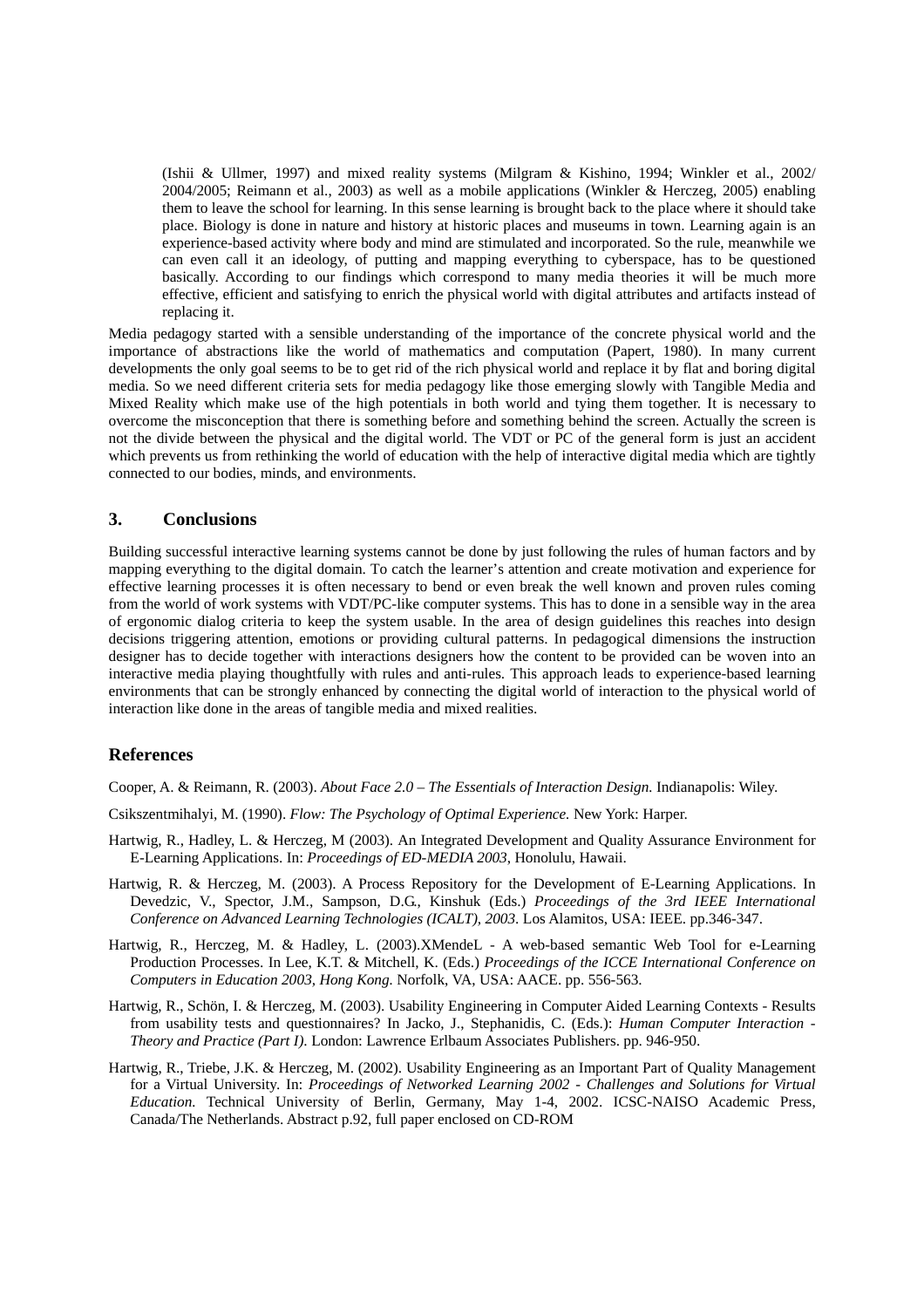- Herczeg, M. (2004). Experience Design for Computer-Based Learning Systems: Learning with Engagement and Emotions. In Cantoni, L. & McLoughlin, C. (Eds.) *Proceedings of ED-MEDIA 2004.* AACE: pp. 275-280.
- Herczeg, M. (2005). *Software-Ergonomie*. München: Oldenbourg.
- Herczeg, M. (2206). *Interaktionsdesign*. München: Oldenbourg.
- Herczeg, M., Schön, I., Hadley, L., Michelsen, C. & de Wall, J. (2004). medin: eLearning in Medical Computer Science. In Nall, J. & Robson, R. (Eds.), *Proceedings of E-Learn 2004, World Conference on E-Learning in Corporate, Government, Healthcare & Higher Education, 1.-5. November 2004*, *Washington D.C., USA.* Norfolk, USA: AACE. pp. 79-84.
- Ishii, H. & Ullmer, B. (1997). Tangible Bits: Towards Seamless Interfaces between People, Bits and Atoms*. Proceedings of CHI '97*. New York: ACM Press, 234-241.
- ISO 9241. *Ergonomic requirements for office work with visual display terminals.* International Organization for Standardization.
- ISO 13407. *Human-centered design processes for interactive systems.* International Organization for Standardization.
- Melzer, A., Hadley, L. & Herczeg, M. (2005). Evaluation of a Mixed-Reality and High Interaction Media Project in the Classroom: Strategies and Methods. In Kommers P. & Richards, G. (Eds.) *Proceedings of ED-MEDIA 2005*. Norfolk VA, USA: AACE. pp. 3984-3991
- Melzer, A., Hadley, L., Winkler, T. & Herczeg, M. (2005). Developing, Implementing, and Testing Mixed Reality and High Interaction Media Applications in Schools. In Kinshuk, Sampson, D.G., Isaias, P. (Eds.) *Proceedings of CELDA 2005.* Porto, Portugal: IADIS. pp. 123-130.
- Nielsen, J. (1994). *Usability Engineering.* San Francisco: Morgan Kaufmann.
- Milgram, P. & Kishino, F. (1994). *A Taxonomy of Mixed Reality Visual Displays.* IEICE Transactions on Information Systems, Vol. E77-D, No. 12.
- Norman, D. & Draper, S. (1986). *User Centered System Design: New Perspectives on Human-Computer Interaction.* Hillsdale, N.J.: Lawrence Erlbaum Associates.
- Papert, S. (1980). *Mindstorms: Children, Computers, and Powerful Ideas.* New York: Basic Books.
- Reimann, D., Winkler, T., Herczeg, M. & Höpel, I. (2003). Gaining Computational Literacy by Creating Hybrid Aesthetic Learning Spaces. In Devedzic, V., Spector, J.M., Sampson, D.G., Kinshuk (Eds.) *Proceedings ot the 3rd IEEE International Conference on Advanced Learning Technologies (ICALT'03), 2003*. Los Alamitos, USA: IEEE. pp. 384-385.
- Reimann, D., Winkler, T., Herczeg, M. & Höpel, I. (2003). Exploring the Computer as a Shapeable Medium by Designing Artifacts for Mixed Reality Environments in Interdisciplinary Education Processes. In Lassner, D. & McNaught, C. (Eds.) *Proceedings of ED-MEDIA 2003*. Norfolk, USA: AACE. pp. 915-921.
- Schön, I., Hoffmann, P. & Herczeg, M. (2003). *The Combination of Instructional and Narrative Models for e-Learning.* In: TIDSE, 1st International Conference on Technologies for Interactive Digital Storytelling and Entertainment (Hrsg.). Darmstadt, Germany.
- Schön, I, Hoffmann, P. & Herczeg, M. (2003). *Changes in the Production Process for E-Learning-Systems Using the Combination of Instructional and Narrative Models*, In: Proceedings of ED-MEDIA 2003, Honolulu, Hawaii.
- Shedroff, N. (1995). *Experience Design.* Indianapolis: New Riders Publishing.
- Shneiderman, B. (1983). *Direct Manipulation: A Step beyond Programming Languages*. IEEE Computer, 16(8), pp. 57–69.
- Shneiderman, B. (1987). *Designing the User Interface. Strategies for Effective Human-Computer Interaction.* Reading, MA: Addison-Wesley.
- Shneiderman, B. & Plaisant, C. (2005). *Designing the User Interface*. Boston: Pearson, Addison-Wesley.